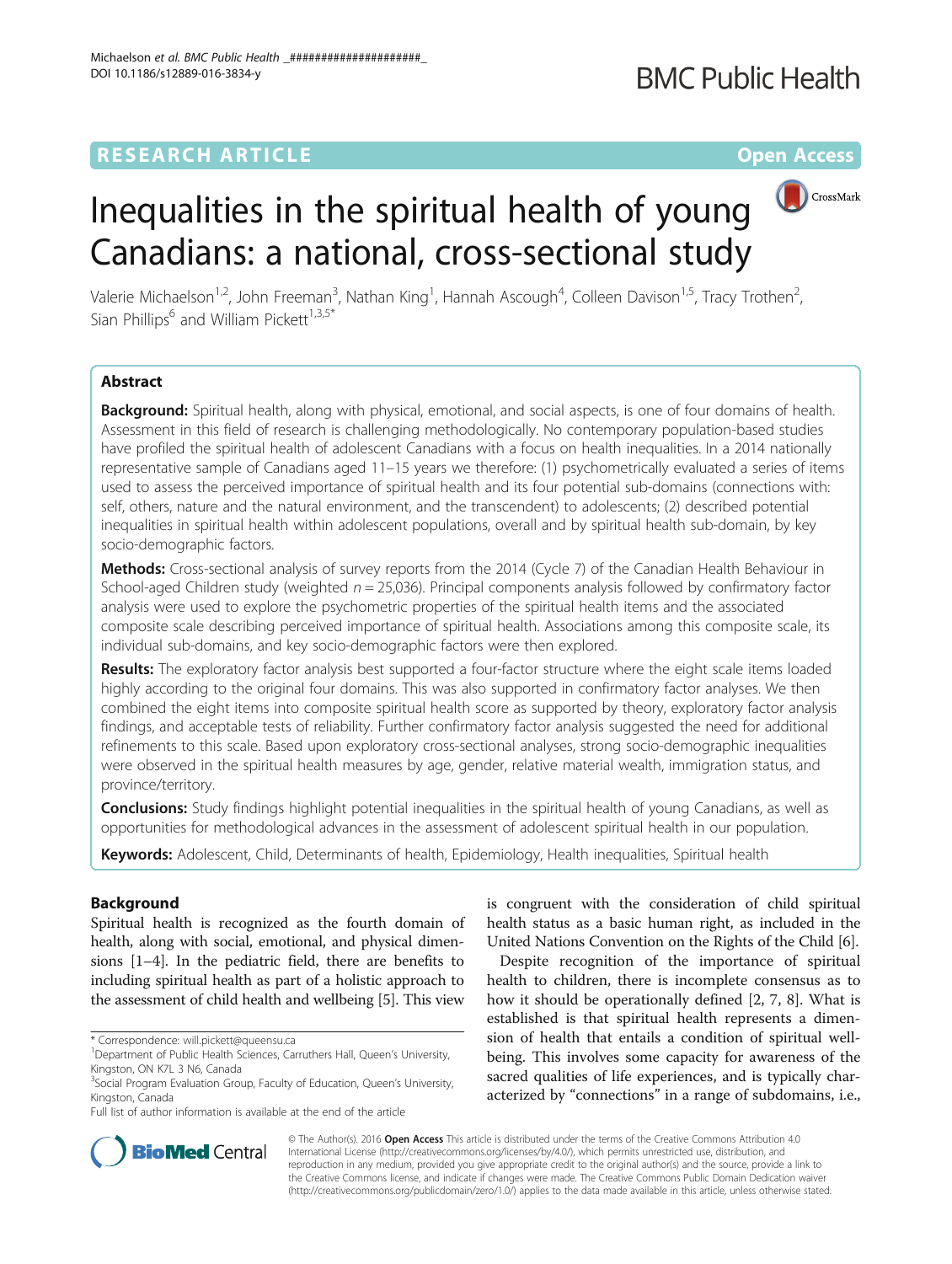connections to self (internalized feelings and experiences), to others (externalized thinking and associated action), to nature (the natural environment), and to the "transcendent" (some sense of greater mystery beyond human experience) [[9](#page-7-0)–[11\]](#page-7-0). When connections within these four sub-domains are strong, positive aspects of spiritual health are experienced, which tend to be protective of overall health status [\[9](#page-7-0)–[11\]](#page-7-0).

There has been a recent surge in interest surrounding the application of spiritual health principles to clinical practice and also health promotion research in the field of paediatrics [[12](#page-7-0)]. Clinical interventions are concerned with its application to hospital care, serious illness, and death [[13, 14](#page-7-0)]. Within health promotion, positive health outcomes have been linked to interventions that are arguably spiritual in nature, including those involving exposure to nature [\[15\]](#page-7-0), relaxation techniques and quieting exercises [[16](#page-7-0)] and "mindfulness" strategies [\[12](#page-7-0)]. Our own Canadian research has identified strong relationships between the perceptions of the importance of spiritual health by children and many positive emotional health outcomes, including self-rated health status, low psychosomatic symptoms and high life satisfaction [[17](#page-7-0)–[19](#page-8-0)]. Positive spiritual health has the potential to be a significant health asset and a factor contributing to thriving among adolescents.

Despite its potential benefits, major gaps exist in the literature base surrounding the spiritual health of adolescents. Indeed, this topic has rarely been assessed in any sort of large-scale population-based study in our own country of Canada, and the field of adolescent spiritual health remains understudied more generally [[20](#page-8-0)]. Assessment is challenging [\[8](#page-7-0), [21](#page-8-0)] and epidemiological studies are rare and often related to individual spiritual health subdomains. These include studies examining the importance of connections to nature [\[22](#page-8-0)] or connections to self [[16](#page-7-0)].

We had a unique opportunity to address these gaps in knowledge. We conducted a national, population-based study in order to: (1) explore the psychometric properties of items that potentially contributed to a multidimensional, composite scale used to assess perceptions of the importance of spiritual health and its four potential subdomains in adolescents; (2) describe potential inequalities in such perceptions, overall and by sub-domain, by key socio-demographic factors. Study findings provide foundational evidence in support of both clinical and health promotion efforts aimed at optimizing health in populations of young people, and provide direction for further methodological research in this emerging field.

## Methods

# Study populations and procedures

Health Behaviour in School-aged Children (HBSC) is a cross-national health promotion study affiliated with the

World Health Organization [\[23\]](#page-8-0). It involves written health surveys conducted with students in classroom settings, with a focus on adolescents aged 11–15 years. In Canada, Cycle 7 of the HBSC was conducted in 2014 [[24\]](#page-8-0). It involved participants in all Canadian provinces and territories. The national sample was stratified by province/territory, type of school board (public vs. separate), urban–rural geographic status, school population size, and language of instruction (French or English) with standardized population weights generated to account for over and under-sampling in some provinces and territories, and to ensure representativeness nationally by age group and gender. Participation was voluntary, and consent (explicit or implicit depending on local protocol) was sought from school administrators, parents, and participating students as per national human subject requirements. Participation of adolescents from private schools, home school situations, schools on First Nation or Inuit reserves, street youth not in school, and incarcerated youth was not sought. Youth not providing informed consent (explicit or implicit, as per local school board customs) were excluded. Ethics clearance was obtained from the Queen's University General Research Ethics Board (Approval GMISC-062-13) and from the Health Canada/Public Health Agency of Canada.

Response rates were 100% at the provincial/territorial level and 77% at the individual student level. In total, 29,387 grades 6 to 10 young people participated. The sample was restricted to 25,321 young people with complete responses to the key variables of interest (age, sex, and the spiritual health module). Survey weights were applied to this sample, and the weighted sample used in subsequent descriptive analysis was 25,036 students (12,093 boys, 12,943 girls; Table [1\)](#page-2-0). In Table [2](#page-2-0), we restricted the analysis presented to a weighted sample of 11,375 grades 9–10 students (5,510 boys and 5,865 girls). There were small numbers of missing responses to the key items used in these sub-analyses (relative material wealth and immigration status), hence column totals do not sum to overall total. Table [3](#page-3-0) provides analyses at the provincial and territorial level. Estimates were necessarily un-weighted, as it was only appropriate to apply survey weights to analyses based on the full national sample.

## Spiritual health

Measures used included eight simple questions that focused on the perceived importance of spiritual health in the lives of young people. This series of questions was adapted for brevity and literacy level from Fisher's Spiritual Well-being scale [[25\]](#page-8-0), and focused on the perceived importance of spiritual health to young people as opposed to their lived experiences. Two items were asked for each of the four standard sub-domains. Students responded to these questions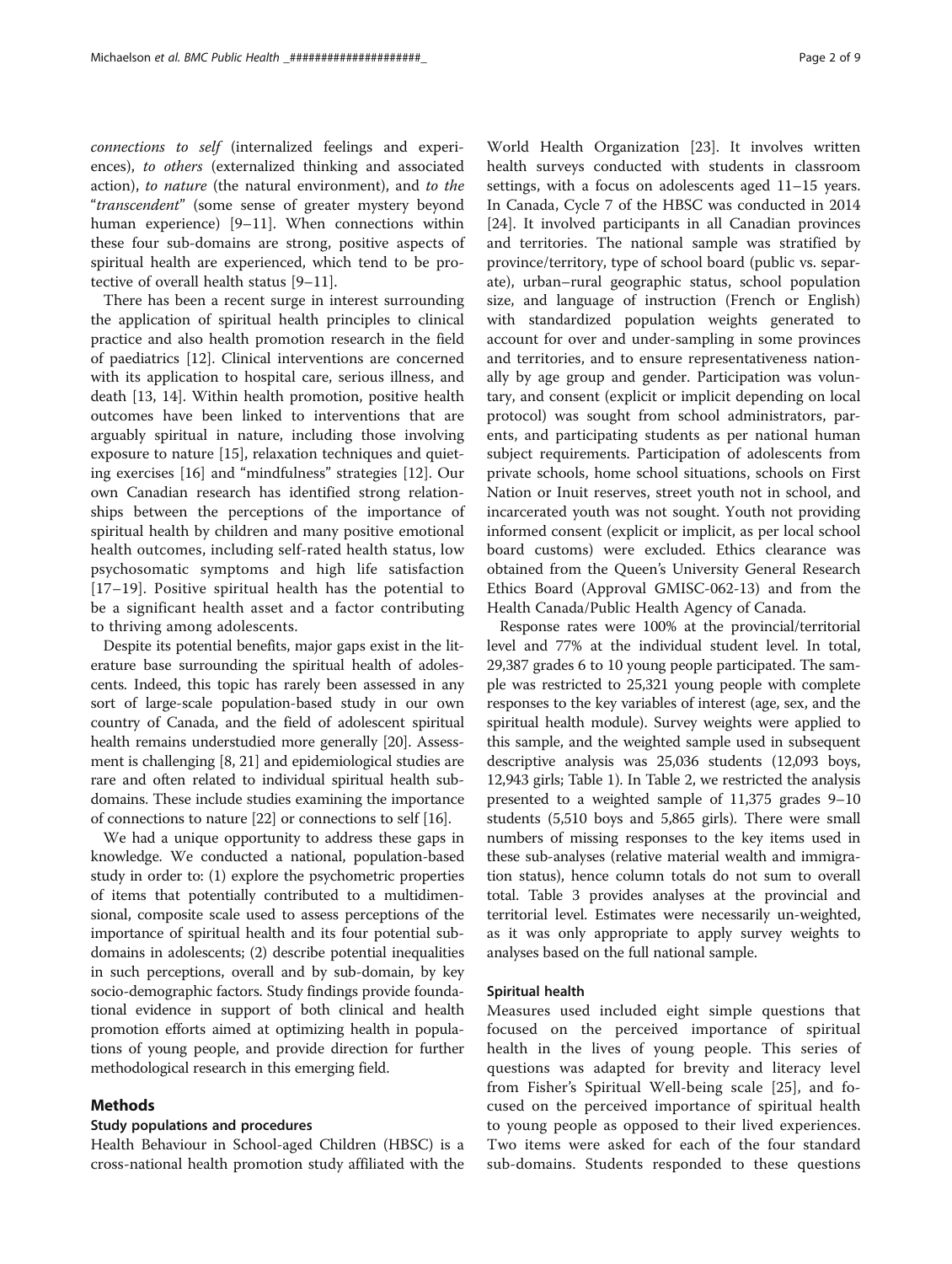| Gender | Age                     |          | Spiritual Health | Spiritual Health Domain                                          |         |         |              |  |  |  |
|--------|-------------------------|----------|------------------|------------------------------------------------------------------|---------|---------|--------------|--|--|--|
|        |                         | Weighted | (Full Scale)     | Self                                                             | Others  | Nature  | Transcendent |  |  |  |
|        |                         | n        |                  | Percentage of weighted n rated as important <sup>a</sup> (row %) |         |         |              |  |  |  |
| Boys   | Total                   | 12093    |                  |                                                                  |         |         |              |  |  |  |
|        | $\leq$ 11               | 1120     | 63               | 84                                                               | 80      | 70      | 44           |  |  |  |
|        | 12                      | 2057     | 57               | 83                                                               | 79      | 66      | 36           |  |  |  |
|        | 13                      | 2363     | 51               | 81                                                               | 76      | 62      | 34           |  |  |  |
|        | 14                      | 2604     | 43               | 80                                                               | 71      | 54      | 31           |  |  |  |
|        | $\geq$ 15               | 3949     | 39               | 75                                                               | 72      | 49      | 28           |  |  |  |
|        | b<br>$p_{\text{trend}}$ |          | < 0.001          | < 0.001                                                          | < 0.001 | < 0.001 | < 0.001      |  |  |  |
| Girls  | Total                   | 12943    |                  |                                                                  |         |         |              |  |  |  |
|        | $\leq$ 11               | 1185     | 70               | 86                                                               | 85      | 76      | 48           |  |  |  |
|        | 12                      | 2268     | 65               | 85                                                               | 82      | 71      | 42           |  |  |  |
|        | 13                      | 2504     | 55               | 79                                                               | 82      | 64      | 37           |  |  |  |
|        | 14                      | 2929     | 49               | 80                                                               | 79      | 56      | 32           |  |  |  |
|        | $\geq$ 15               | 4057     | 46               | 82                                                               | 82      | 53      | 28           |  |  |  |
|        | b<br>$p_{\text{trend}}$ |          | < 0.001          | 0.02                                                             | 0.25    | < 0.001 | < 0.001      |  |  |  |

<span id="page-2-0"></span>Table 1 Self-reported importance of adolescent spiritual health by age and gender, Canada, 2014, weighted  $n = 25,036$ 

Note: (1) <sup>a</sup>Score ≥8 out of 10 for individual domains, ≥32 out of 40 for full multidimensional scale; (2) <sup>b</sup>Linear test for trend in percentages by age; (3) All analyses have been weighted

| Table 2 Importance of specific domains of adolescent spiritual health by demographic subgroups, grades 9-10, Canada, 2014, |  |  |  |  |
|----------------------------------------------------------------------------------------------------------------------------|--|--|--|--|
| weighted $n = 11,375$                                                                                                      |  |  |  |  |

|               |                                   | Weighted | Spiritual Health Domain                                          |         |         |              |  |  |  |
|---------------|-----------------------------------|----------|------------------------------------------------------------------|---------|---------|--------------|--|--|--|
|               |                                   | n        | Self                                                             | Others  | Nature  | Transcendent |  |  |  |
| Gender        | Subgroup                          |          | Percentage of weighted n rated as important <sup>a</sup> (row %) |         |         |              |  |  |  |
| Boys<br>Girls | By relative material wealth:      | 5356     |                                                                  |         |         |              |  |  |  |
|               | Not well off                      | 406      | 67                                                               | 68      | 43      | 26           |  |  |  |
|               | Average                           | 1870     | 72                                                               | 67.3    | 43      | 25           |  |  |  |
|               | Well off                          | 3080     | 81                                                               | 76      | 55      | 30           |  |  |  |
|               | $p_{\text{trend}}$ <sub>b</sub>   |          | < 0.001                                                          | < 0.001 | < 0.001 | 0.04         |  |  |  |
|               | By immigration status:            | 5463     |                                                                  |         |         |              |  |  |  |
|               | Born in Canada                    | 4249     | 76                                                               | 71      | 48      | 25           |  |  |  |
|               | Lived in Canada 6+ years          | 900      | 80                                                               | 76      | 53      | 38           |  |  |  |
|               | Lived in Canada 1-5 years         | 314      | 80                                                               | 75      | 61      | 45           |  |  |  |
|               | $p_{\text{trend}}$ <sub>b</sub>   |          | 0.07                                                             | 0.09    | < 0.01  | < 0.001      |  |  |  |
|               | By relative material wealth:      | 5755     |                                                                  |         |         |              |  |  |  |
|               | Not well off                      | 599      | 68                                                               | 75      | 49      | 28           |  |  |  |
|               | Average                           | 2215     | 78                                                               | 77      | 51      | 25           |  |  |  |
|               | Well off                          | 2941     | 87                                                               | 86      | 55      | 32           |  |  |  |
|               | b<br>$p_{\text{trend}}$           |          | < 0.001                                                          | < 0.001 | 0.10    | 0.02         |  |  |  |
|               | By immigration status:            | 5812     |                                                                  |         |         |              |  |  |  |
|               | Born in Canada                    | 4841     | 81                                                               | 81      | 52      | 26           |  |  |  |
|               | Lived in Canada 6+ years          | 701      | 82                                                               | 86      | 56      | 41           |  |  |  |
|               | Lived in Canada 1-5 years         | 270      | 87                                                               | 83      | 64      | 56           |  |  |  |
|               | $\mathbf b$<br>$p_{\text{trend}}$ |          | 0.06                                                             | 0.07    | 0.01    | < 0.001      |  |  |  |

Note: (1) <sup>a</sup>Score ≥8 out of 10 for each individual domain; (2) <sup>b</sup>Linear test for trend by levels of subgroups; (3) All analyses have been weighted; and (4) Some columns do not total to the full sample size ( $n = 11,375$ ) due to missing data on relative material wealth and immigration status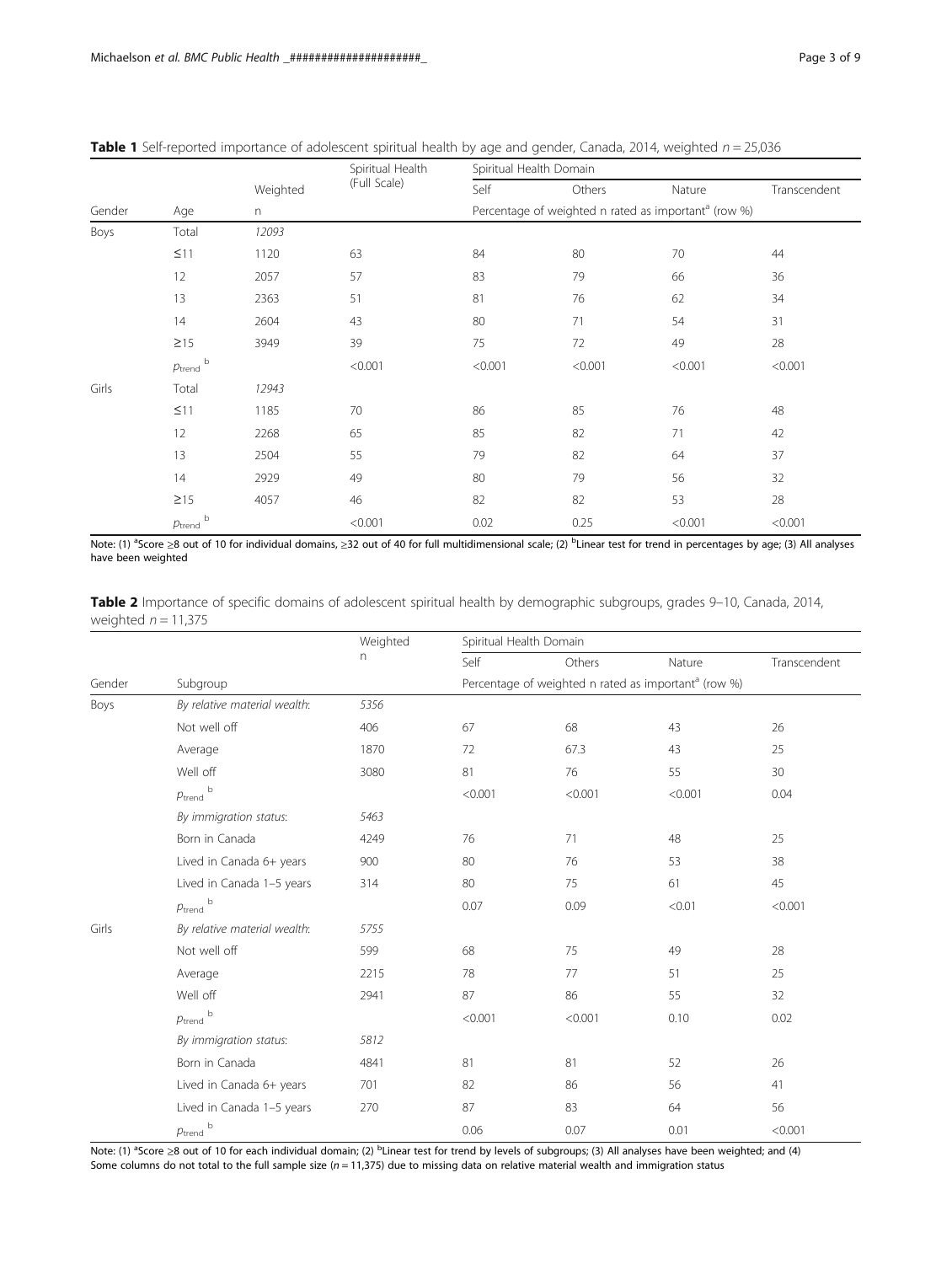|                                | Percentage rated as important within the 13 provinces and territories <sup>a</sup> |     |     |                                |     |               |       |                                |     |     |     |     |
|--------------------------------|------------------------------------------------------------------------------------|-----|-----|--------------------------------|-----|---------------|-------|--------------------------------|-----|-----|-----|-----|
|                                | Boys                                                                               |     |     |                                |     |               | Girls |                                |     |     |     |     |
|                                | Grades 6 to 8<br>$(n = 6721)$                                                      |     |     | Grades 9 to 10<br>$(n = 5579)$ |     | Grades 6 to 8 |       | Grades 9 to 10<br>$(n = 5985)$ |     |     |     |     |
|                                |                                                                                    |     |     |                                |     | $(n = 7036)$  |       |                                |     |     |     |     |
| Indicator                      | Med                                                                                | Min | Max | Med                            | Min | Max           | Med   | Min                            | Max | Med | Min | Max |
| Overall Spiritual health score | 55                                                                                 | 43  | 61  | 40                             | 26  | 50            | 64    | 44                             | 69  | 46  | 34  | 60  |
| By domain:                     |                                                                                    |     |     |                                |     |               |       |                                |     |     |     |     |
| Connections to self            | 82                                                                                 | 66  | 88  | 77                             | 60  | 82            | 83    | 68                             | 86  | 80  | 62  | 87  |
| Connections to others          | 76                                                                                 | 68  | 89  | 71                             | 61  | 76            | 82    | 75                             | 88  | 81  | 71  | 87  |
| Connections to nature          | 64                                                                                 | 60  | 73  | 52                             | 43  | 60            | 70    | 59                             | 76  | 54  | 46  | 69  |
| Connections to transcendent    | 37                                                                                 | 26  | 59  | 30                             | 16  | 48            | 43    | 25                             | 64  | 32  | 15  | 66  |

<span id="page-3-0"></span>Table 3 Median percentages of adolescents reporting spiritual health as important within provinces and territories, Canada, 2014, un-weighted  $n = 25.321$ 

Note: (1) <sup>a</sup>Score ≥8 out of 10 for each individual domain, ≥32 out of 40 for overall spiritual health score; (2) Med median, Min minimum, and Max maximum of the province/territory values for the percentage of students who rated as important, and; (3) Sample sizes for the provinces and territories ranged from 138 to 1352 for Grades 6 to 8 boys, 135 to 1454 for Grades 6 to 8 girls, 73 to 1198 for Grades 9 to 10 boys, and 65 to 1273 for Grades 9 to 10 girls

with one of five response categories ranging from 1- "*not* at all important" to 5- "very important." The items asked students to identify at what level they thought it was important to: "feel that your life has meaning or purpose," "experience joy (pleasure, happiness) in life" (connections to self); "be kind to other people," "be forgiving of others" (connections to others); "feel connected to nature," "care for the natural environment" (connections to nature); "feel a connection to a higher spiritual power," "meditate or  $prav''$  (connections to the transcendent).

Factor analyses were conducted in SAS 9.4 (SAS Institute, Cary, NC) to explore the psychometric properties of the items, the four domains, then a potential spiritual health scale. We initially tested the 8-item module both quantitatively and qualitatively in Scotland and Canada in 2013. A Cronbach's alpha value of >0.80 for the eight items was found in initial reliability testing. Focus group findings suggested that two items were not clearly understood by young people during these pilots, particularly in very young adolescents. Hence, the items were reworded. We then tested this abbreviated and refined version of the module using the Canadian HBSC sample  $(n = 25,321)$ , considering solutions with up to four factors. Principal components analyses involved oblimin rotation (which assumes correlation between items). Findings best supported a four-factor structure where the revised scale items loaded highly (each > 0.80) and according to the original four domains. This was further supported by a maximum likelihood goodness of fit test  $(p = 0.10)$ , observed Cronbach's alpha values of >0.80 for each of the four domains, and confirmatory factor analyses that supported a four-factor solution with fit statistics within acceptable ranges (RMSEA 0.06, SRMR 0.02, AGFI 0.97). This supported the conduct of analyses with the abbreviated 8-item scale but at the level of the four original domains. However, based on the original theoretical concept

that would also support a composite measure of spiritual health, and a high degree of reliability (Cronbach's alpha = 0.88), we also combined the 8 items into a single multidimensional scale, for exploratory purposes only.

# Other measures

Students reported their age in years, gender (boy or girl), school grade level (later stratified as 6 to 8, 9 to 10), selfperceived relative measure of material wealth or advantage; how well off to you think your family is? (1- Very well off; 2-Quite well off; 3-Average; 4-Not very well off; 5-Not at all well off) [\[26](#page-8-0)], and immigration status (born in Canada, immigrated 1–5 years ago, immigrated 6 or more years ago). We also recorded the province or territory of residence for each participant.

## Statistical analysis

The main intent of our analysis was to profile potential inequalities in the perceived importance of spiritual health to young Canadians according to a number of sociodemographic factors. We also wished to explore methodologically our approach to the assessment of adolescent spiritual health at a population level. Our statistical approach was descriptive. Percentages of young Canadians rating aspects of spiritual health as important were described by age and gender. We then described relations between relative material wealth and spiritual health, and immigration status and spiritual health, with each analysis stratified by grade level and gender.

Cut-points for the exploratory spiritual health score were anchored on the response totals, with scores of 8 to 10 representing "important" for each of the four 2-item subdomains, and 32 to 40 representing "important" for the exploratory 8-item scale. Tests for statistical significance in the linear trends of proportions were conducted by including the categorical variables as continuous predictors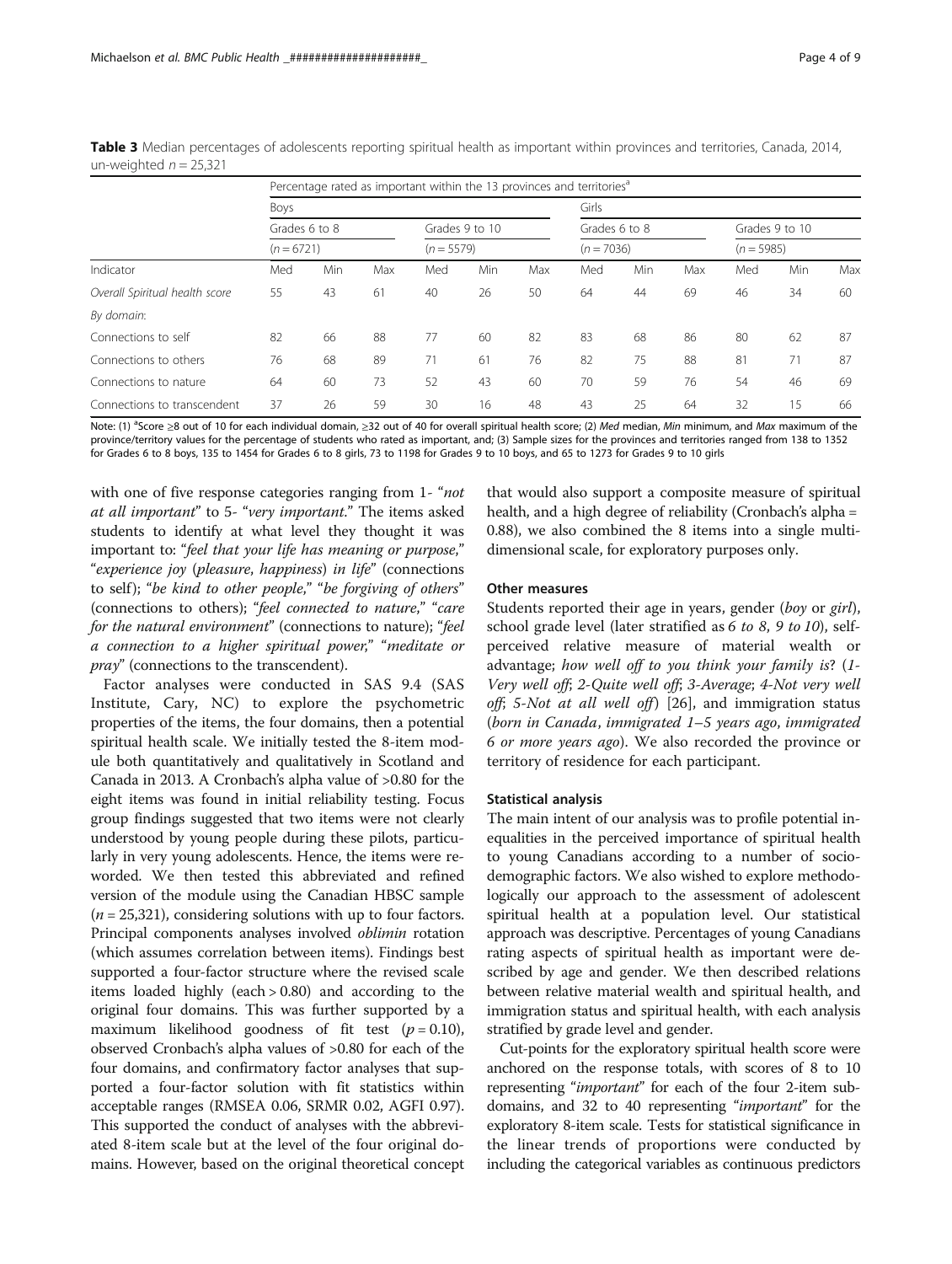in log-binomial models, which accounted for clustering at the school level [[27](#page-8-0)]. Variations between provinces and territories in the spiritual health scores were described using measures of central tendency. HBSC is 80% powered to identify absolute differences of 4% or higher with statistical significance ( $\alpha$  = 0.05, 2 sided) within subgroups defined by age and gender, and <4% in the composite sample.

# Results

Girls on average reported spiritual health as being more important than did boys, both in the exploratory overall scale, and by sub-domain (Table [1](#page-2-0)). We also noted consistent declines in rated importance of spiritual health by age among both boys and girls. The most striking declines occurred for connections with nature and the natural environment, and connections with the transcendent. Based on the questions asked, both these sub-domains were reported as being important less frequently compared with connections with self and with others.

We noted strong and consistent patterns in the reported importance of spiritual health for relative material wealth and immigration status. As perceived relative wealth increased, the importance of spiritual health increased, both for the overall scale (Fig. 1) and for each sub-domain (Table [2](#page-2-0)). Lower percentages of young people rated spiritual health as being important among those who were born in Canada relative to recent immigrants.

Finally, we observed wide variations in the reported importance of spiritual health across 12 of the 13 provinces and territories (the spiritual health items were not asked in one province), with particularly large variations for the connections with "nature and the natural environment" and the "transcendent" domains (Table [3](#page-3-0)). As data were collected from provinces/territories with the explicit understanding that names of provinces and territories would not be identified, we omit these identifications here. We also examined variations in immigrant composition and material wealth (deprivation) across these jurisdictions as part of an assessment of potential confounding. Findings from a binomial regression analysis confirmed that some variation existed between the jurisdictions with respect to spiritual health; however, adjustment for relative material wealth and then immigration status had little or no impact on the effect estimates that summarized the inter-provincial and inter-territorial variations.

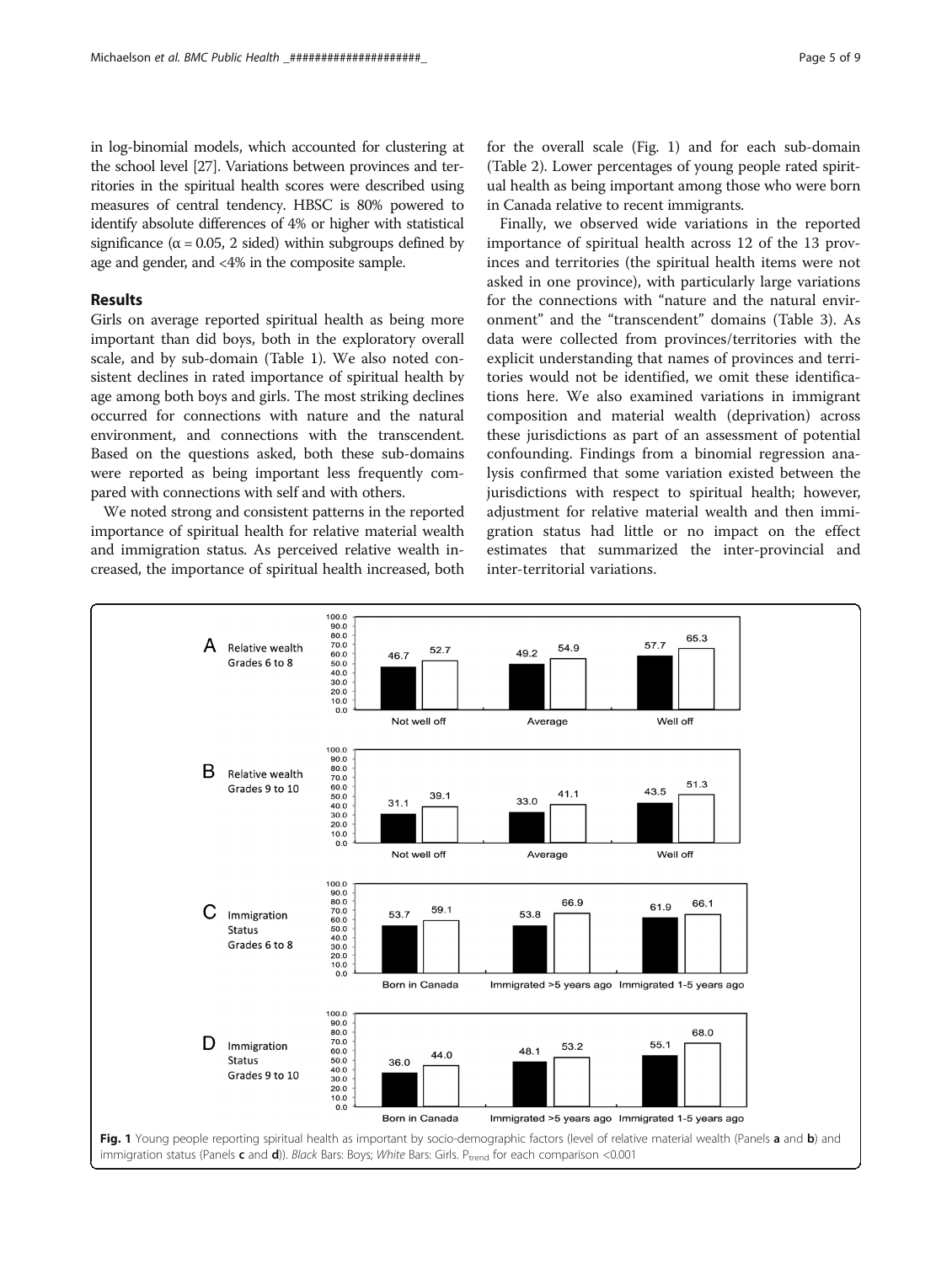# **Discussion**

Adolescence is a key stage of life that requires ongoing focus as children learn, grow and develop. Society pays great attention to almost all aspects of the health of young people during adolescence, with physical, mental, and social health the subject of a wide range of wellintended preventive interventions [[28, 29](#page-8-0)]. However, although recognized by the WHO and many Indigenous cultures as a fourth domain of health [\[1](#page-7-0)], and by UNICEF as a fundamental human right [\[6](#page-7-0)], the spiritual health of young people in Canada has not been a significant focus for research and intervention development and even more rarely has it been quantified empirically. This lack of attention represents an important gap in the biomedical and social science literatures.

The most important findings of this national study were as follows. First, we adapted a series of measures in an attempt to describe and quantify the perceived importance of spiritual health to adolescents. This series of items was brief and at an appropriate level of literacy for children as young as 11 years of age. The content of this module was informed by theory [\[2](#page-7-0), [3](#page-7-0), [8](#page-7-0)] and the analyses presented with these items are unique to the Canadian adolescent health literature. The overall scale, while exploratory, shows promise as a composite measure of some key components of adolescents' rating of the importance spiritual health, as opposed to their lived reality of spiritual health experiences. Further refinement of this scale is also indicated. Second, we applied these items, both as a composite scale and then by each of the four spiritual sub-domains, to the study of inequalities in spiritual health in young Canadians. In doing so, we demonstrated inequalities by age, gender, relative material wealth, immigration status, and geography. This profile is unique to a literature that is dominated by theoretical discussions and qualitative enquiry [\[30](#page-8-0)] and provides new evidence that is helpful to our Canadian context.

Our methodological exploration in this field of research is important. While recognized as a concept that is best measured in composite [\[2](#page-7-0), [3, 8\]](#page-7-0), assessment of spiritual health as a multi-dimensional construct is uncommon [[25](#page-8-0)] with less psychometric research and very few credible quantitative studies in early adolescence [[20](#page-8-0)] particularly in our own country of Canada. Our findings show the possibilities of adapting a brief, factor-analytically derived scale to early adolescence that is theoretically sound and considers the four sub-domains of spiritual health multidimensionally. While further refinement to this scale is desirable, findings from our exploratory factor analyses were promising, meeting all conventional criteria for scale development [[31](#page-8-0)]. We also found that this measure had very reasonable confirmatory psychometrics, although it performed best as a 4-factor solution rather than a composite scale, and these findings resonate with those of a substantial body of qualitative work with children that provided the theoretical basis for its development [\[17](#page-7-0)]. The number of items included (eight) was also the maximum permitted by the national research collaboration involved in the Canadian HBSC survey. Moving forward, scale refinements might involve reverting to the larger number of items present in Fisher's original scale [\[25](#page-8-0)], and consideration too of lived experiences of spiritual health (i.e., whether or not young people experience this themselves) to compliment our existing ratings of its perceived importance.

We were able to demonstrate strong and consistent inequalities in self-reported importance of spiritual health, both overall and by sub-domain, in association with all versions of the scale derived in our analysis. Such inequalities have not been quantified previously nor examined in terms of how they influence wellbeing, development, and other aspects of adolescent health. The highly gendered patterns that were observed, for example, may reflect the ways that boys and girls are differentially socialized in Canadian society. Because boys and girls may relate to the four established sub-domains of spiritual health differently, gender-specific approaches to the promotion of healthy connections, relationships, and other aspects of spiritual health are warranted.

The reported declines in perceptions of importance of spiritual health related to age may reflect normative changes in cognition, reason, abstract thought, and independent thinking that come naturally with adolescent growth and development [[32\]](#page-8-0). More challenging, such declines may relate to the deeper emotional needs that emerge during adolescence, and thus also relate to the mental health of young people. Our developmental findings point to a persistent demand to promote and foster healthy relationships in adolescent lives. Relationships lie at the heart of what it is to be a human being [\[33](#page-8-0)]. Healthy connections, whether they are within adolescents themselves, with others in their lives, or with the world that surrounds them, relate strongly to their health and their ability to flourish [[34\]](#page-8-0). We believe that the quality of these connections lies at the heart of the concept of adolescent spiritual health, and that this is some of what is being reflected through this measure.

Our analysis also identified inequalities in reported perceptions of the importance of spiritual health in association with indicators of the social environments that surround young Canadians. We demonstrated these inequalities for a measure of relative material wealth (which showed that young people who perceived themselves to be less well off attached less importance to spiritual health), immigration status (those born in Canada provided lower ratings for its importance vs. recent immigrants), and geographic status (wide variations existed across the provinces and territories).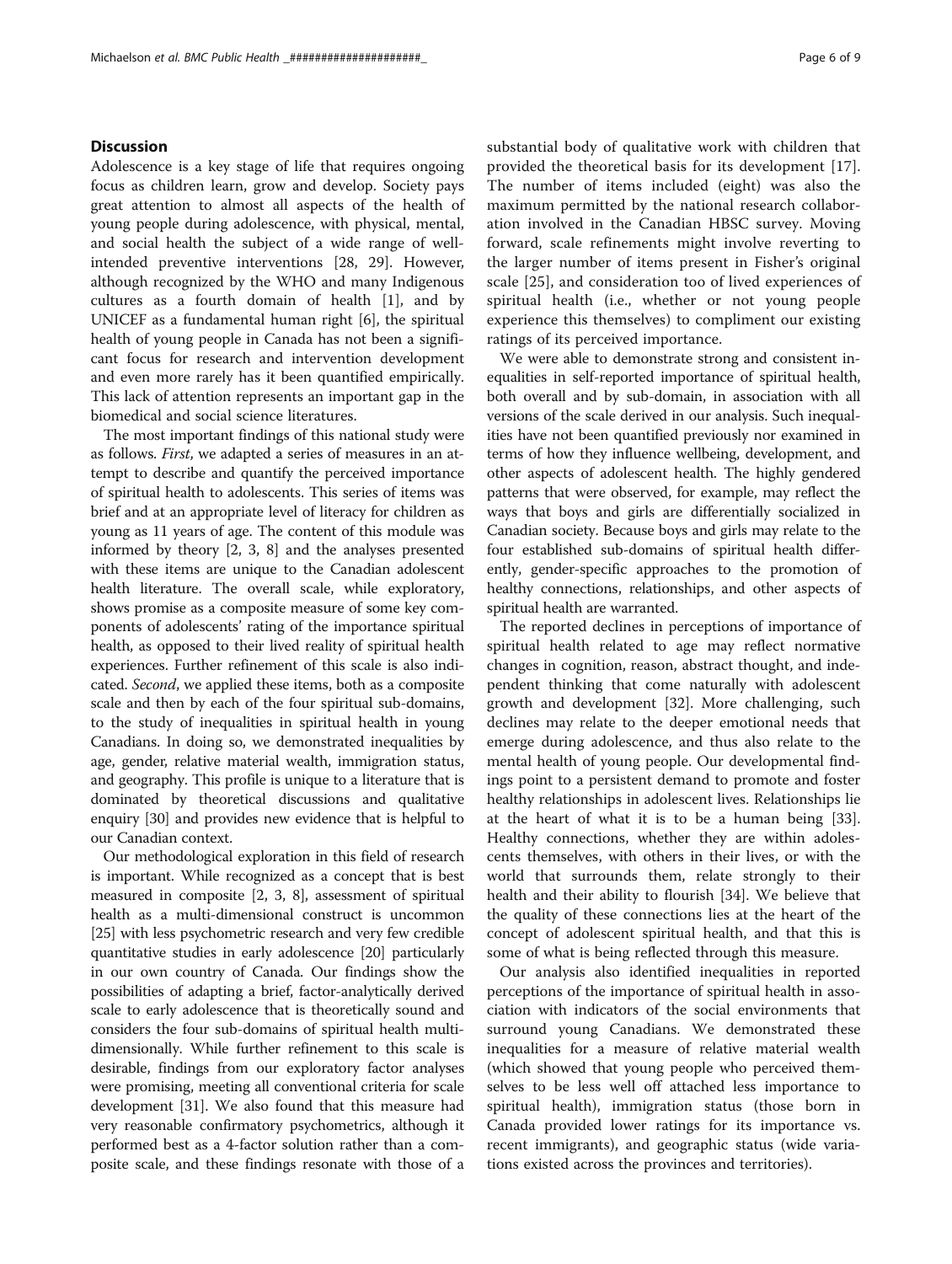While any self-reported adolescent health survey will be limited by its reliance on the subjective perceptions of adolescents with respect to socio-demographic factors (e.g., our measure of relative material wealth) as well as our indicators of spiritual health, our findings still have merit. They were, however, different than evidence presented in some past studies. Lower socio-economic status has been shown to correlate directly with known risks for health, and self-perceptions have also been shown to be more consistent determinants of health than measures of lived experience [[35](#page-8-0)–[37](#page-8-0)]. Lower levels of perceived socio-economic status also have been found to correlate strongly with higher levels of religiosity in both children and adults [\[38](#page-8-0)], consistent with the "deprivation theory," which posits that poor individuals are more likely to be religious than those who are materially wealthy [[39](#page-8-0)]. This past evidence, however, only focuses on the correlation between religious attitudes and expression, and lower socioeconomic status, and does not account for the broader protective qualities of spirituality that lie outside of religious involvement. When one views the broader adolescent literature on spirituality, different findings emerge. For example, "poor teenagers are less likely than non-poor teenagers to report meaningful experiences of spiritual worship" [[40](#page-8-0)], while youth who report low socio-economic status also report low levels of existential well-being [\[41\]](#page-8-0). With respect to the transcendental domain, ours, and past findings, indicate a need for scholars to distinguish between the concepts of spirituality and religiosity, as their social patterns may in fact be quite different for adolescents.

Our findings do reinforce the idea that the origins of spiritual health are in part cultural, and perhaps reflect the values and tenets of the social environment. The geographic findings may indicate that jurisdictions with educational policies and programs that bring spiritual practices (e.g., mindfulness inspired activities, relationship-building programs and outdoor education initiatives) into the school setting are potentially facilitating the development of positive spiritual health. Past findings [[17](#page-7-0)–[19](#page-8-0), [42\]](#page-8-0) have also demonstrated that measures such as ours describing spiritual health are strongly associated with the health status of young people, whether that is measured in composite or via specific indicators of mental and emotional health. More in-depth investigation of the mechanisms by which spiritual health is promoted and optimized in specific social contexts is warranted, as higher levels of spiritual health coincide with healthier relationships and associated positive health outcomes that help young people to thrive.

Canada, like many other countries, is experiencing an epidemic of mental health problems in its young people. There is not one comprehensive explanation for the failure of our children and adolescents to thrive. The cultural contexts in which such health inequalities have arisen have been the subject of debate and scrutiny [\[43](#page-8-0)]. Extensive work by Louv and others suggests that health inequalities may be attributed to what we are presenting as the third sub-domain of spiritual health, a disconnection from the natural world due to a lack of intentional exposures to such environments [\[15](#page-7-0)]. Other cultural explanations include the intense pace and expectations of modern life for children [\[44](#page-8-0)] and consumerism [[45\]](#page-8-0). In turn, there has been a recent surge in interest around adolescent spiritual health and its application to these modern day challenges, both clinically and in terms of primary prevention [\[12](#page-7-0)–[14](#page-7-0)]. Optimization of spiritual health has been related to positive health outcomes including happiness among children [[30\]](#page-8-0), as well as resilience [[46](#page-8-0)]. Spiritual health may indeed be an under-appreciated positive health asset to the health of young people.

Canadian political scientists have argued that Canada is best defined in terms of its regional variations, with some authors emphasizing provincial/territorial distinctions by legal boundaries [[47, 48](#page-8-0)] and others downplaying these boundaries [\[49](#page-8-0)]. These variations have come about through migration patterns from different cultures and the balance between urban/rural populations, among other factors. The provincial/territorial cultures are expressed in voting patterns and political views. The analyses in this paper indicate the possibility that the variations extend to views on aspects of spiritual health. Speculatively, this may be congruent with the greater individualism in some regions and the greater collectivism in other regions.

Strengths and limitations of this study warrant comment. Our analysis is novel and addresses some fundamental gaps in the adolescent health and spiritual health research literatures. The analysis was large and national in scope. Our efforts to adapt and test a quantitative, composite measure of the perceived importance of spiritual health advances attempts to foster research in this field, while our demonstration of potential health inequalities points to avenues for health promotion and clinical intervention. Limitations include our recognized need for further refinement of the adolescent spiritual health scale, measurement error inherent to self-report surveys, and limits on causal inference attributable to the cross-sectional nature of our study opportunity. The potential for reverse causality for our focal relationships of interest is clearly possible.

# Conclusions

This national study explored potential social inequalities spiritual health and its four domains among young people in Canada. In addition to adapting a series of indicators to be used in the assessment of the perceived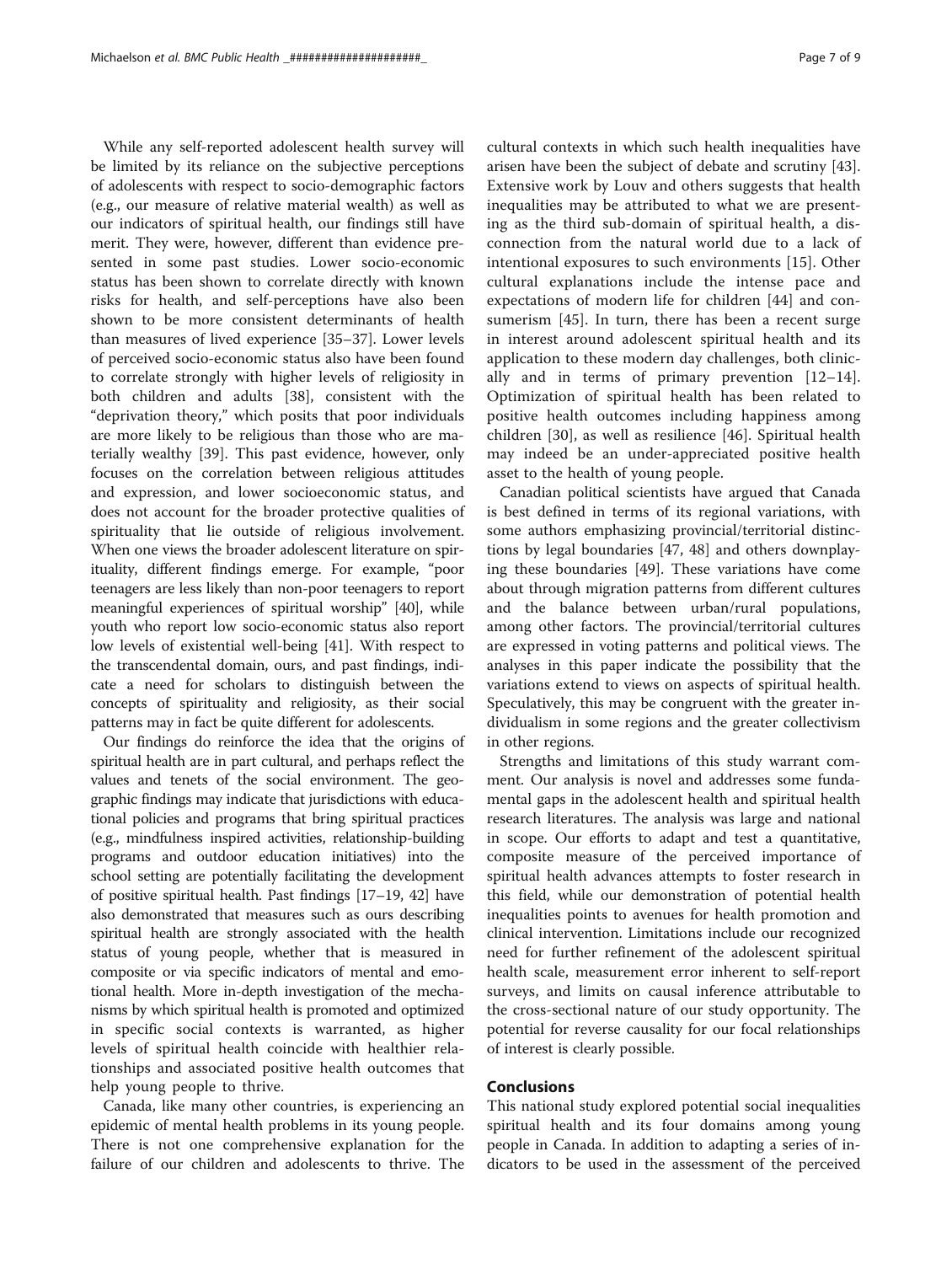<span id="page-7-0"></span>importance of spiritual health by adolescents, strong socio-demographic inequalities were observed in the spiritual health measures by age, gender, relative material wealth, immigration status, and province/territory. The current analysis represents the first of many steps in an emerging research program. Our findings point to the need for improved assessment surrounding the concept of adolescent spiritual health. They point to the need for deeper research, both qualitative and quantitative, to understand the mechanisms by which inequalities in adolescent spiritual health emerge, as well as the importance of such inequalities, and possibly inequities, to the health of young people in Canada and internationally.

#### Abbreviations

AGFI: Adjusted goodness of fit index; HBSC: Health behaviour in school-aged children; RMSEA: Root mean square error of approximation; SRMR: Standardized root mean square residual

#### Acknowledgements

International coordinator of the HBSC survey is Dr. Jo Inchley, University of St. Andrews, Scotland. The international databank manager is Dr. Oddrun Samdal, University of Bergen, Norway. The Canadian principal investigators of HBSC are Drs. John Freeman and William Pickett, Queen's University, and its national coordinator is Matthew King.

## Funding

The Public Health Agency of Canada funded Cycle 7 of the Health Behaviour in School-aged Children Survey in Canada. Additional support for this analysis included an operating grant from the Canadian Institutes of Health Research (CIHR Grant MOP 341188). The funders had no role in study design, data collection and analysis, decision to publish, or preparation of the manuscript.

#### Availability of data and materials

HBSC Canada is subject to a signed agreement that states that the 2014 dataset is only available to its immediate investigator team for 3 years post-publication of its national report. Data cannot be shared prior to March 2019, as per this agreement, and following that only upon acceptance of a written application sent to the national and international HBSC networks.

#### Authors' contributions

VM conceived of the study, performed the literature review, adapted the spiritual health measure for use in younger children, helped to interpret the data, and co-led the drafting of the manuscript. JF led national survey and all data collection efforts, helped to interpret the data, and revised the manuscript for important intellectual content. NK participated in the design of the study, performed the statistical analysis, and revised the manuscript for important intellectual content. HA assisted in the literature review, manuscript formatting and preparation, and revised the manuscript for important intellectual content. CD assisted with the national survey, helped to interpret the data, and revised the manuscript for important intellectual content. TT assisted in the development of background theory, and revised the manuscript for important intellectual content. SF helped to interpret the data, reviewed the implications of study findings for clinical practice, and revised the manuscript for important intellectual content. WP assisted in the conception of the study, assisted with the national survey, led the data analysis, and co-led the drafting of the manuscript. All authors read and approved the final manuscript. VM and WP agree to be accountable for all aspects of the work in ensuring that questions related to the accuracy or integrity of any part of the work are appropriately investigated and resolved.

# Competing interests

The authors declare that they have no competing interests.

### Consent for publication

Not Applicable: this study was conducted in an anonymous fashion and does not include individual clinical or identifying information.

#### Ethics approval and consent to participate

Ethics approval was obtained from the Queen's University General Research Ethics Board (Approval GMISC-062-13) and from the Health Canada/Public Health Agency of Canada Research Ethics Board. Consent was obtained from children and their parents (guardians) according to local school board customs, either explicit (written and signed consent) or implicit (completion of the survey used to imply informed consent). The Research Ethics Boards for the University and Health Canada/Public Health Agency of Canada agreed to allow individual school district level ethics committees to make decisions about whether to use implicit or explicit consent, based on accepted local practices.

#### Author details

<sup>1</sup>Department of Public Health Sciences, Carruthers Hall, Queen's University, Kingston, ON K7L 3 N6, Canada. <sup>2</sup>School of Religion, Queen's University, Kingston, Canada. <sup>3</sup>Social Program Evaluation Group, Faculty of Education Queen's University, Kingston, Canada. <sup>4</sup>Dalhousie University, Halifax, Nova Scotia, Canada. <sup>5</sup>Department of Emergency Medicine, Queen's University Kingston, Canada. <sup>6</sup>Department of Psychology, Queen's University, Kingston Canada.

#### Received: 19 April 2016 Accepted: 15 November 2016

i na matang 

#### References

- 1. Dhar N, Chaturvedi SK, Nandan D. Spiritual health, the fourth dimension: a public health perspective. WHO South-East Asia J Pub Health. 2013;2:3–5.
- 2. Hawks SR, Hull ML, Thalman RL, Richins PM. Review of spiritual health: definition, role, and intervention strategies in health promotion. Am J Health Promot. 1995;9:371–8. doi[:10.4278/0890-1171-9.5.371](http://dx.doi.org/10.4278/0890-1171-9.5.371).
- 3. Miller WR, Thoresen CE. Spirituality, religion, and health: an emerging research field. Am Psychol. 2003;58:24–35. doi:[10.1037/0003-066X.58.1.24](http://dx.doi.org/10.1037/0003-066X.58.1.24).
- 4. Udermann BE. The effect of spirituality on health and healing: a critical review for athletic trainers. J Athl Training. 2000;35:194–7.
- 5. King PE, Benson PL. Spirituality development and adolescent well-being and thriving. In: Roehlkpartain EC, King PE, Wagener L, Benson PL, editors. The handbook of spiritual development in childhood and adolescence. Thousand Oaks: Sage Publications; 2006. p. 284–398.
- 6. UNICEF. Convention on the rights of the child. UNICEF, 2014. [http://www.](http://www.unicef.org/crc/index_protecting.html) [unicef.org/crc/index\\_protecting.html](http://www.unicef.org/crc/index_protecting.html). Accessed 1 Jan 2016.
- 7. Vader J. Spiritual health: the next frontier. Eur J Public Health. 2006;15:457.
- 8. Boyatzis CJ, Newman B. Children's spirituality: Christian perspectives, research and applications. In: Ratcliffe D, editor. How shall we study children's spirituality? Eugene: Wipf and Stock; 2004. p. 166–81.
- 9. Hay D, Nye R. The spirit of the child. London: Fount Paperbacks; 1998.
- 10. Gomez R, Fisher JW. Domains of spiritual well-being and development and validation of the Spiritual Well-Being questionnaire. Pers Indiv Differ. 2003;35:1975–91.
- 11. Fisher JW. The four domains model: connecting spirituality, health and wellbeing. Religions. 2011;2:17–28. doi:[10.3390/rel2010017](http://dx.doi.org/10.3390/rel2010017).
- 12. Biegel GM, Brown KW, Shapiro SL, Schubert C. Mindfulness-based stress reduction for the treatment of adolescent psychiatric outpatients: a randomized clinical trial. J Consult Clin Psych. 2009;77:855–66. doi[:10.1037/a0016241](http://dx.doi.org/10.1037/a0016241).
- 13. Feudtner C, Haney J, Dimmers MA. Spiritual care needs of hospitalized children and their families: a national survey of pastoral care providers' perceptions. Pediatrics. 2003;111:67–72. doi:[10.1542/peds.111.1.e67](http://dx.doi.org/10.1542/peds.111.1.e67).
- 14. Balk DE. Bereavement and spiritual change. Death Stud. 1999;23:485–93.
- 15. Louv R. Last child in the woods: saving our children from nature-deficit disorder. New York: Algonquin Books; 2005.
- 16. Shonin E, Van Gordon WV, Griffiths MD. The health benefits of mindfulnessbased interventions for children and adolescents. Educ and Health. 2012;30:95–8.
- 17. Michaelson V, Brooks F, Jirasek I, Inchley J, Whitehead R, King N, Walsh S, Davison C, Mazur J, Pickett W. Developmental patterns of adolescent spiritual health in six countries. SSM Population Health. 2016;2:294–303.